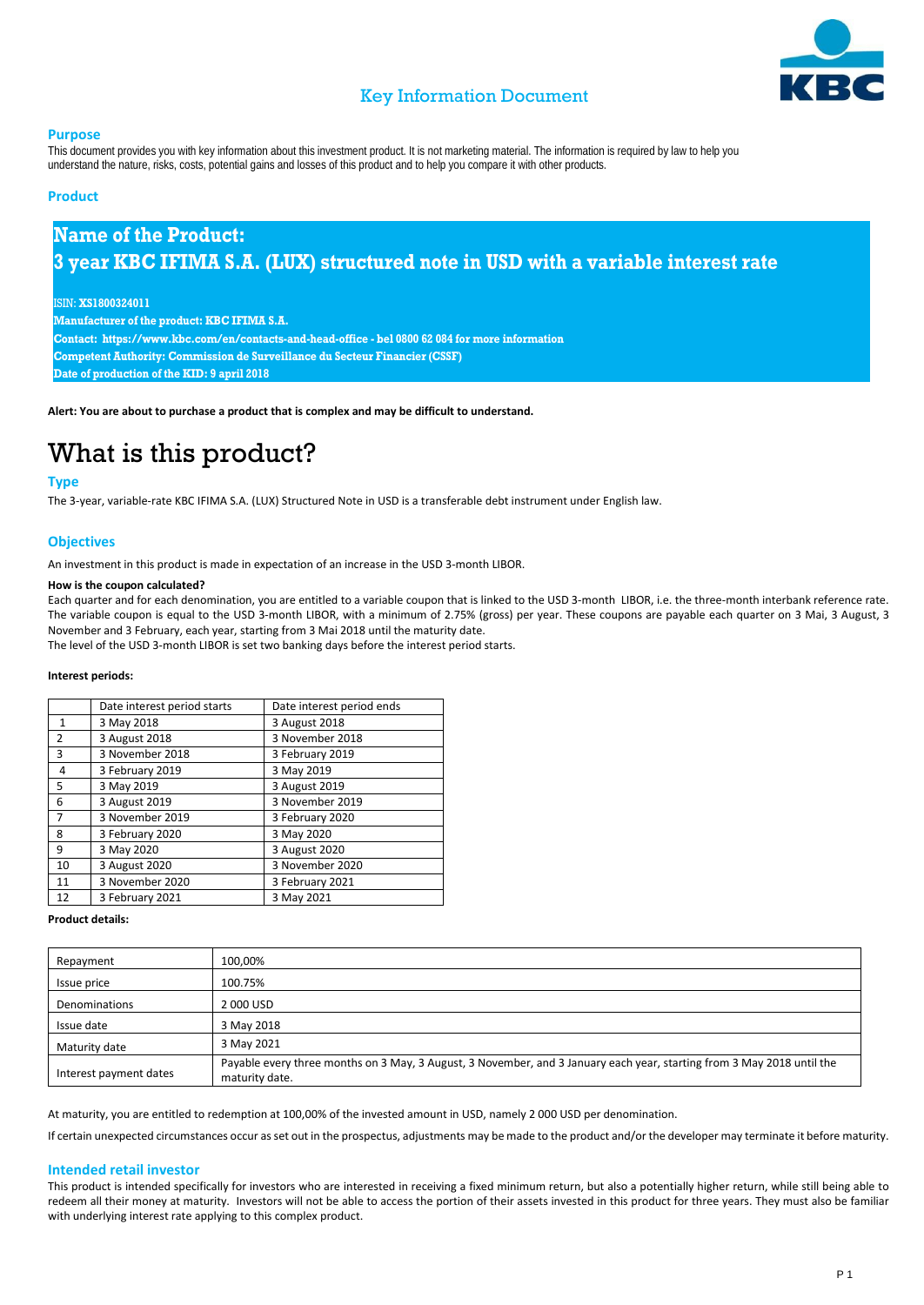# What are the risks and what could I get in return?

**Risk indicator**



The summary risk indicator is a guide to the level of risk of this product compared to other products. It shows how likely it is that the product will lose money because of movements in the markets or because we are not able to pay you. We have classified this product as 1 out of 7, which is 1 the lowest risk class. This rates the potential losses from future performance at a very low level, and poor market conditions are very unlikely to impact our capacity to pay you.

#### **Be aware of currency risk. You will receive payments in a different currency, so the final return you will get depend on the exchange rate between the two currencies. This risk is not considered in the indicator shown above.**

You are entitled to receive back at least 100,00% of your capital and a coupon and a coupon of at least 2.75% (gross). Any amount over this, and any additional return, depends on future market performance and is uncertain.

This protection against future performance does not apply if you sell your investment before maturity.

If we are not able to pay you what is owed, you could lose your entire investment.

### Performance scenarios

| Investment USD 10 000<br><b>Scenarios</b> |                                     | 1 year            | 2 years           | 3 years (Maturity date)<br>3 May 2021) |
|-------------------------------------------|-------------------------------------|-------------------|-------------------|----------------------------------------|
| <b>Stress scenario</b>                    | What you might get back after costs | <b>USD 10.224</b> | <b>USD 10.478</b> | <b>USD 10.744</b>                      |
|                                           | Average return each year            | 2,24%             | 2,39 %            | 2,48%                                  |
| Unfavourable scenario                     | What you might get back after costs | <b>USD 10.311</b> | <b>USD 10.717</b> | <b>USD 11.068</b>                      |
|                                           | Average return each year            | 3,11%             | 3,59%             | 3,56%                                  |
| Moderate scenario                         | What you might get back after costs | <b>USD 10.428</b> | <b>USD 10.888</b> | <b>USD 11.243</b>                      |
|                                           | Average return each year            | 4,28%             | 4.44%             | 4.14%                                  |
| <b>Favourable scenario</b>                | What you might get back after costs | <b>USD 10.565</b> | <b>USD 11.106</b> | <b>USD 11.460</b>                      |
|                                           | Average return each year            | 5.65 %            | 5.53%             | 4.86%                                  |

This table shows the money you could get back during the next three years, under different scenarios, assuming that you invest 10 000 USD.

The scenarios shown illustrate how your investment could perform. You can compare them with the scenarios of other products.

The scenarios presented are an estimate of future performance based on evidence from the past, and are not an exact indicator. What you get will vary depending on how the market performs and how long you keep the investment/product

The stress scenario shows what you might get back in extreme market circumstances, and it does not take into account the situation where we are not able to pay you.

The figures shown include all the costs of the product itself, but may not include all the costs that you pay to your adviser or distributor. The figures do not take into account your personal tax situation, which may also affect how much you get back.

This product cannot be easily cashed in. This means it is difficult to estimate how much you would get back if you cash in before maturity. You will either be unable to cash in early or you will have to pay high costs or make a large loss if you do so. The figures shown include all the costs of the product itself, but may not include all the costs that you pay to your adviser or distributor. The figures do not take into account your personal tax situation, which may also affect how much you get back.

# What happens if KBC IFIMA S.A. is unable to pay out?

The obligations of KBC IFIMA S.A. are guaranteed integrally, irrevocably and unconditionally by KBC Bank NV. Redemption and interest payments depend on the solvency of KBC IFIMA S.A. (the developer) and KBC Bank NV (the guarantor). Investors may lose some or all of their investment and the interest earned in the event of the bankruptcy, or risk of bankruptcy, of the developer or the guarantor, or in the event of a bail-in. If there is a bail-in, the regulator may decide that, should the KBC Bank Group (i.e. KBC Bank NV and its subsidiaries) go bankrupt or there is a risk of bankruptcy, the notes could be written off in full or in part, or converted into capital instruments (i.e. shares).

# What are the costs?